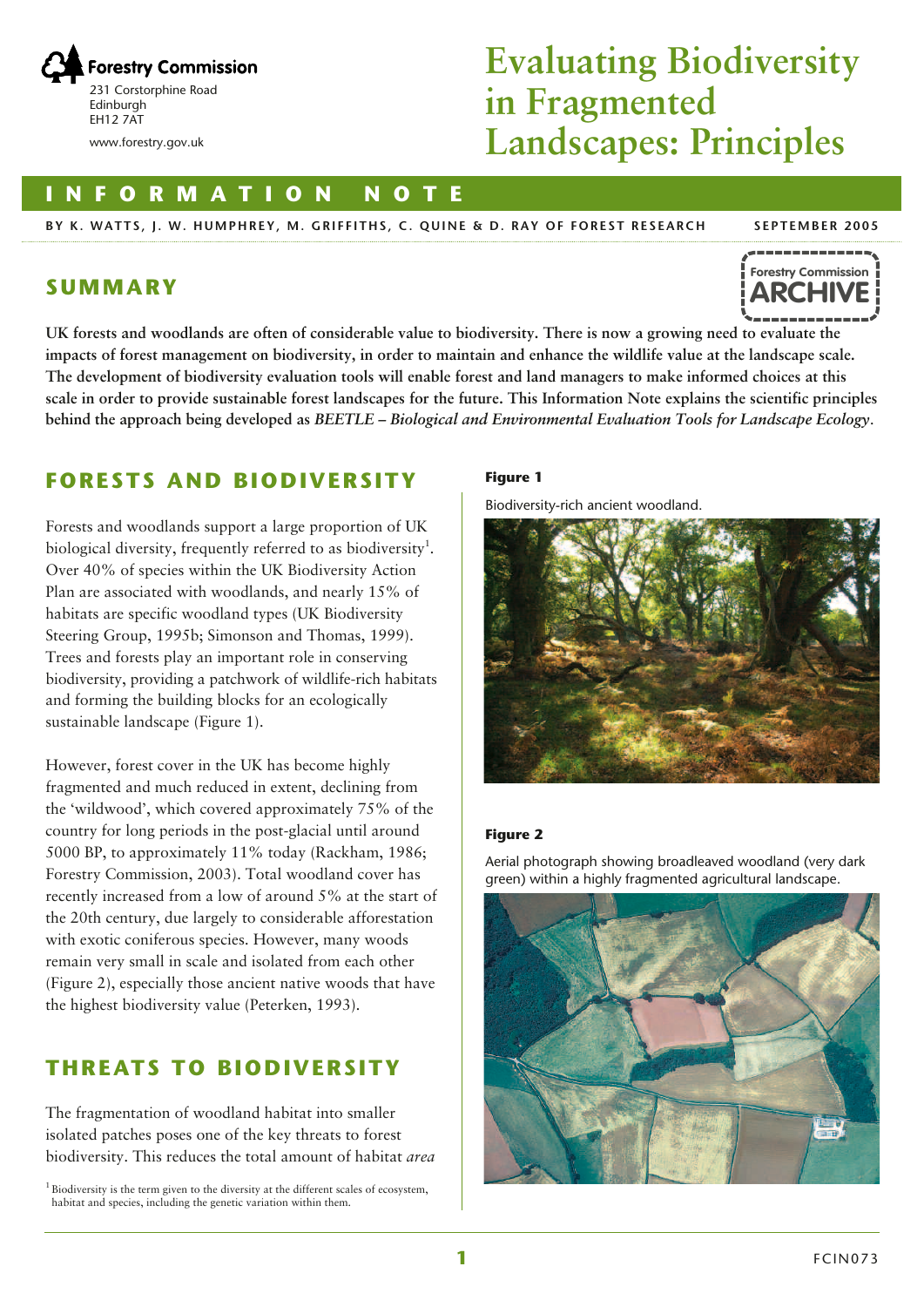(and particularly core habitat) and increases patch *isolation*. According to a number of scientific theories, such as island biogeography (MacArthur and Wilson, 1967) and metapopulation<sup>2</sup> dynamics (Hanski, 1998), the reduction in area may lead to increased local extinctions, while increased isolation may cause a reduction in the exchange of individuals between isolated patches, threatening their long-term viability. Intensification of land uses surrounding woodland patches may serve to exacerbate the effects of isolation. The surrounding matrix<sup>3</sup> has a significant impact on connectivity for many woodland species in general. Semi-natural and extensive habitats are considered to be more conducive, or permeable, to species movement, while intensive land uses are regarded as less permeable, thereby reducing connectivity and effectively increasing ecological isolation.

Table 1 illustrates the sensitivity of species to fragmentation based on simple differences in habitat area requirements and dispersal ability, which relates to species susceptibility to isolation. The top left cell of the table reflects the species which are most sensitive to fragmentation (e.g. extinct species with high area, specialist habitat requirements and low dispersal potential), while the bottom right cell reflects the least sensitive to fragmentation (e.g. potential pest species with low area, generalist habitat requirements and high

dispersal potential). The area of perceived conservation concern is indicated within the dashed line.

Many forest species have evolved within a highly connected and extensive habitat, and fragmentation has inevitably had a major impact on them. Those with high habitat area requirements (e.g. wolf and bear) will become extinct rapidly, while wider biodiversity (e.g. woodland flora) exhibit a slow attrition. There are concerns that climate change may further compound these effects.

# **THE ROLE OF EVALUATION TOOLS IN FOREST LANDSCAPES**

Biodiversity and forestry strategies for the UK countries (UK Biodiversity Steering Group, 1995a, c; Forestry Commission, 1999; 2000; 2001) currently emphasise the importance of designing and managing forest landscapes to improve their value for biodiversity. As there are insufficient resources or expertise to conserve everything, there is a need to prioritise and target conservation efforts. It is necessary therefore to develop tools to evaluate the effects of management within the existing forests and to be able to predict the benefits of habitat restoration and re-creation/creation – thereby enabling selection of the right methods and areas for action.

#### **Table 1**

Matrix indicating the sensitivity of species to fragmentation based on simple differences in habitat area requirements and dispersal ability (after Vos *et al*., 2001).



 $2A$  metapopulation is a set of sub-populations which are dynamically connected by

immigration and emigration.

<sup>&</sup>lt;sup>3</sup>The landscape matrix refers to the dominant component of the landscape, often the open, improved agricultural land surrounding semi-natural woodlands within a UK context.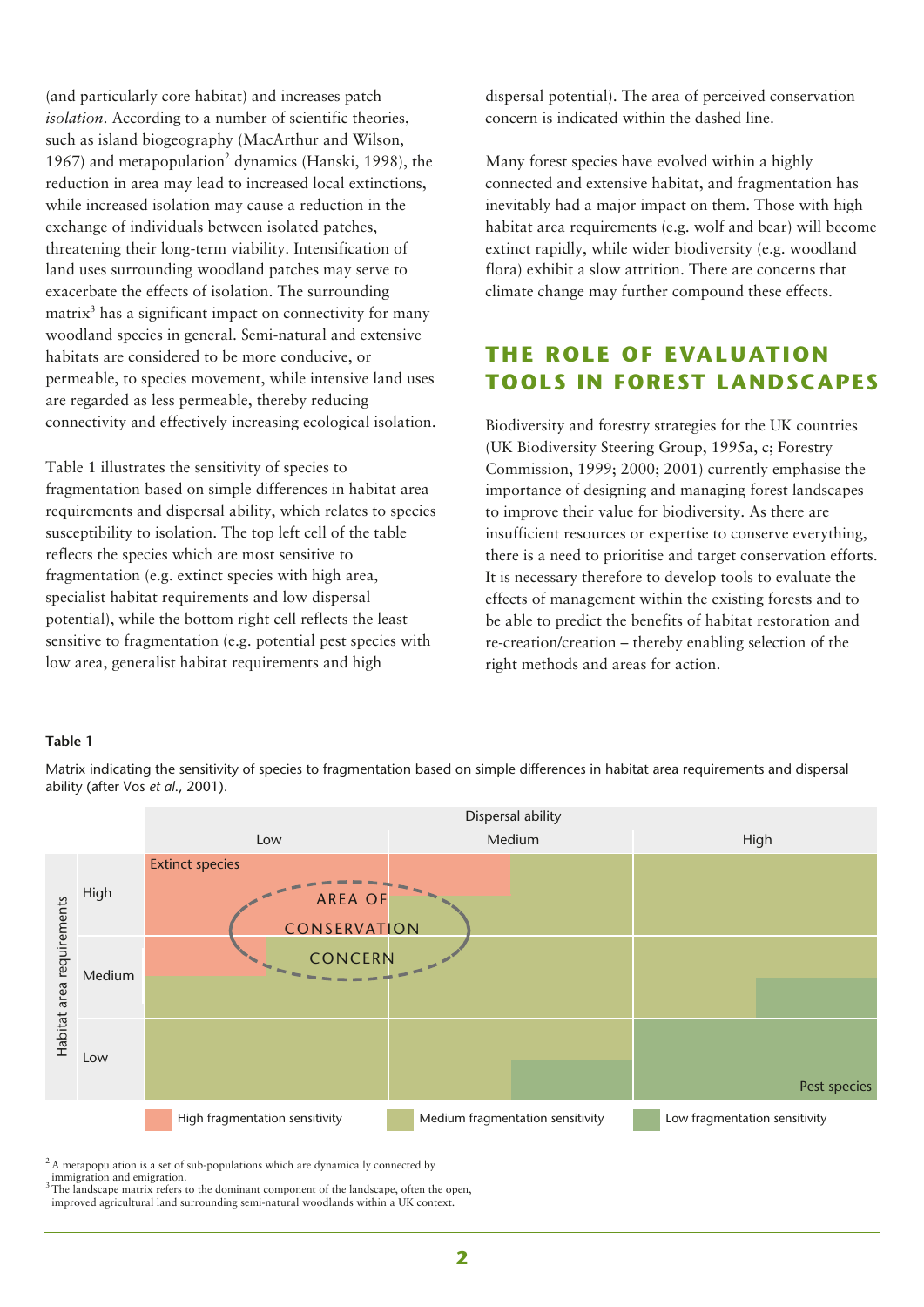Such evaluation tools must be applicable at a range of scales: at habitat/forest scale to guide management at an operational level; at larger landscape scales to direct strategic planning and policy making. Effects at the larger forest and landscape scale are hard to predict, yet it is at this scale that policy makers and land managers are increasingly required to take decisions.

It is anticipated that such tools could be equally applicable to large woodlands within a primarily forested landscape and small woodlands within an open matrix. This will make it possible for forest and land managers to assess the biodiversity impacts of their plans, and make informed choices, in both space and time. Such knowledge can be combined with other environmental, economic and social factors in order to plan for multiple benefits within sustainable forest landscapes.

# **APPROACHES TO LANDSCAPE EVALUATION**

Land management activities, principally forestry, agriculture and development, which *change* landscapes, will have an impact on both the *structure* and *function* of the landscape. It is predicted that such changes will influence the ability of biodiversity to survive within, and move through, the landscape. In terms of evaluating biodiversity, it is thus necessary to assess the impact of changes from both structure and function.

The *structural* element refers to the spatial arrangement and organisation of distinct landscape elements. Analysis is often focused towards the physical composition and configuration of particular habitat patches within a landscape.

Landscape *function* is concerned with the interactions between these structural elements, through ecological processes and the flow of energy. In terms of biodiversity, landscape function is often related to the movement and viability of particular species within these structures.

### **Analysis of landscape structure**

Techniques for the analysis of landscape structure have developed rapidly and are increasingly used to aid forest management and forest design. Landscape metrics<sup>4</sup> are commonly used to quantify landscape structure and to

<sup>4</sup> Landscape metrics, or landscape indices, are quantifiable descriptions of landscape structure or pattern.

assess change. The most basic metrics examine the size, number and spatial arrangement of habitat patches. In calculating landscape metrics, the assumption is that the resulting value will give some useful insights into underlying ecological functions and their impact on biodiversity.

Figure 3 illustrates a simple fragmented landscape, with patches of woodland within a present and a future landscape; the size and number of woodland patches has reduced and the ecological isolation between them has increased. The biodiversity in the future landscape will be threatened by increased local extinctions of individuals and species, due to a decline in habitat area, and a reduced exchange of individuals between increasingly isolated habitat patches.

#### **Figure 3**

The structural impact of habitat fragmentation on patches of woodland (green) within a non-woodland matrix (yellow) for (a) a present and (b) a future landscape. The dotted line depicts previous extent of woodland in future landscape.

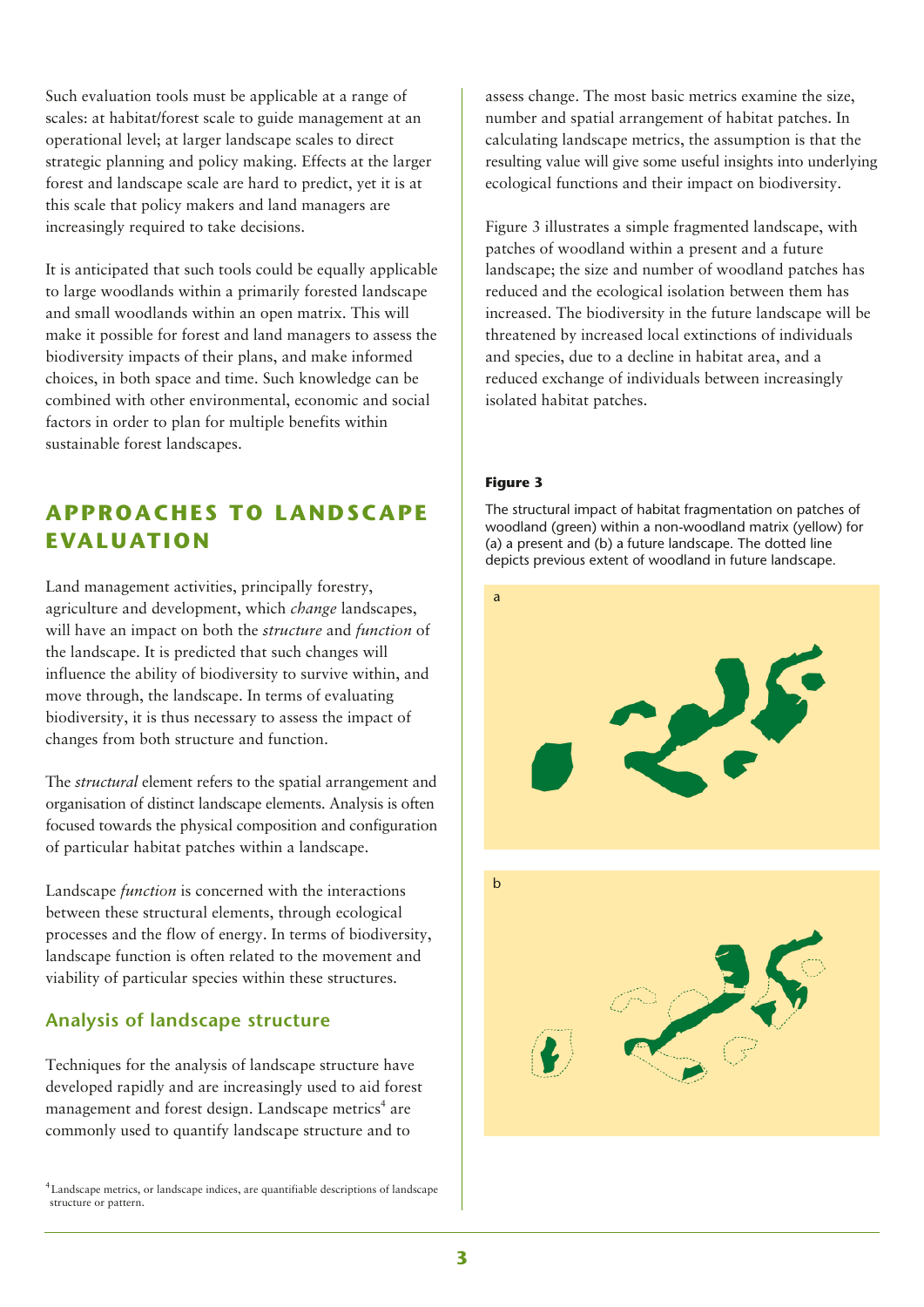### **Analysis of landscape function**

Species may respond quite differently to changes in forest landscapes, depending on their ecological requirements and attributes. The creation of open areas within a large forest may create important habitat for one species (e.g. black grouse), but may inadvertently isolate a population of a species restricted to woodland (e.g. red squirrel). This makes it extremely difficult to objectively evaluate the impacts of management in forest landscapes on biodiversity in general, as there is unlikely to be an optimal landscape design – there will often be winners and losers.

Developing the example in Figure 3b, the future landscape may represent five habitat patches for a generalist woodland species (e.g. tree sparrow) able to utilise small patches (shown in Figure 4a). However, a specialist species (e.g. dormouse), requiring large core areas, may be

#### **Figure 4**

The functional impact of habitat fragmentation (as shown in Figure 3b) on the extent of suitable habitat for (a) a generalist and (b) a specialist woodland species (green) within the same future landscape. The dotted line depicts unsuitable habitat patches for specialist woodland species requiring larger core areas.



restricted to the two largest high quality patches, which are increasingly isolated (Figure 4b). This example illustrates how a change in the structure of a landscape can have different functional impacts on biodiversity. Note that Figure 4 could represent small woodlands within a landscape of several kilometres or very large woodlands at catchment, region or country scale.

# **DEVELOPING EVALUATION TOOLS FOR FOREST LANDSCAPES**

Forest Research is currently developing a suite of evaluation tools under the name BEETLE – Biological and Environmental Evaluation Tools for Landscape Ecology. These tools are intended to range from those that produce *simple* measures, or indicators, of landscape structure to more *complex* tools that measure landscape function. The latter is related to the characteristics and requirements of a variety of ecologically representative *focal* species. The appropriateness of each approach will vary with the particular research or management question, the scale of analysis and the availability of spatial and species data.

#### **Focal species approach**

Focal species are selected/considered as representatives of the wider elements of the woodland community and key ecological processes (Lambeck, 1997). Such an approach has received much attention, being easy to understand and readily applicable to management problems. It is also necessary as species may respond quite differently to landscape changes and knowledge is limited. Focal species should be regarded as part of the evaluation toolkit, which allows an assessment of the relative merits of landscape change, rather than as direct targets for conservation action in themselves. This objective information can then be used within the wider decisionmaking process.

This approach utilises the habitat area requirements and dispersal characteristics for a range of focal species, primarily targeted on woodland habitats and species. The aim is to increase our understanding of habitat fragmentation, associated with land management activities, in particular changes to the *area* of habitat and ecological *isolation*.

In addition to *specific focal species* (e.g. dormouse), it has been desirable, or considered necessary, to create a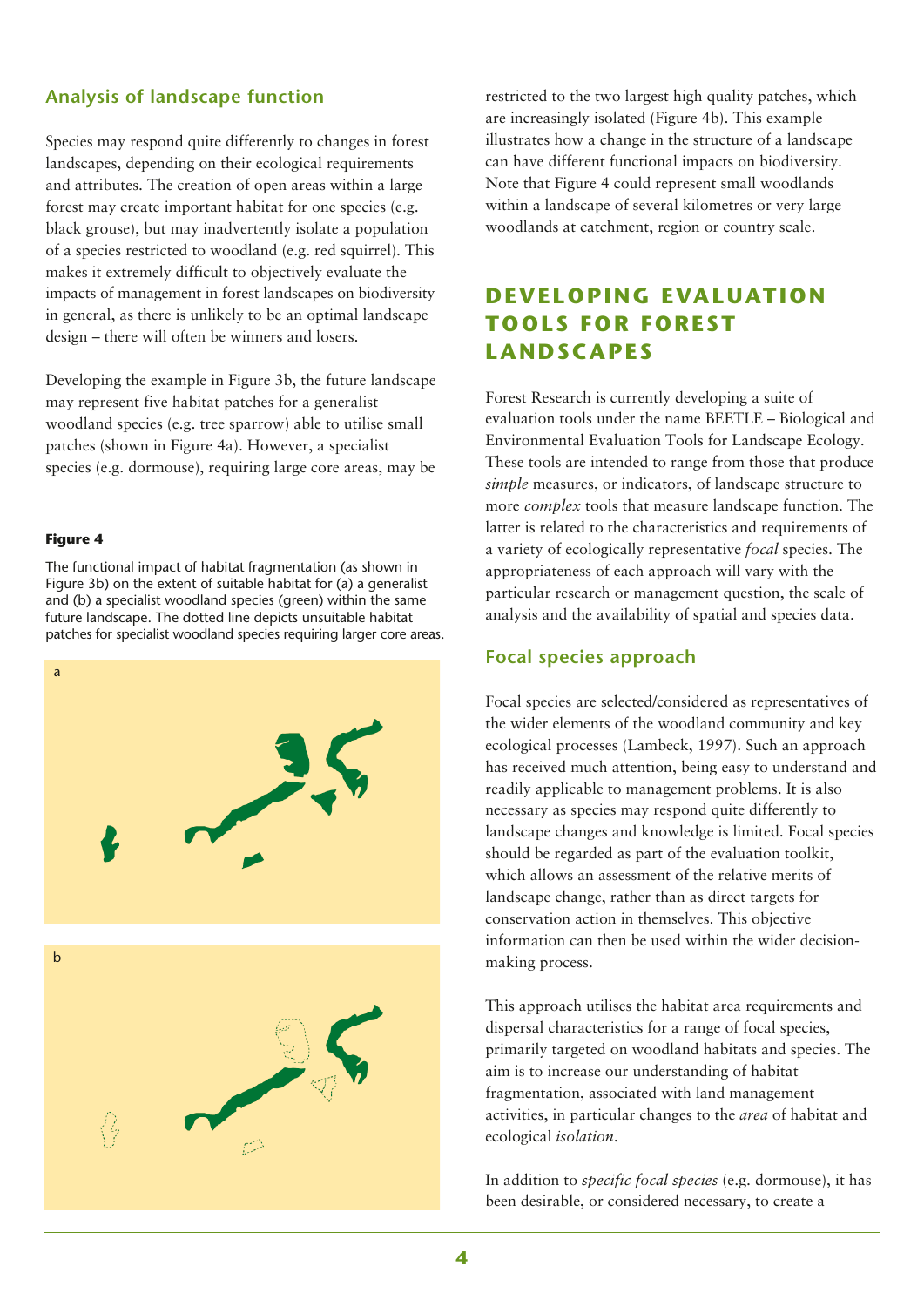number of *generic focal species* (e.g. ancient woodland specialist with high area requirements and limited dispersal) in order to represent the bulk of species for which insufficient spatial data and autecological knowledge exist. This further reinforces the focus on wider biodiversity and landscape processes as opposed to single species conservation.

### **Modelling functional connectivity**

In order to assess ecological isolation it is necessary to model functional connectivity. As distinct from connectedness, which is based simply on physical distance or proximity, connectivity is a functional attribute of the landscape related to ecological processes such as the predicted movement of particular species between habitat patches.

Connectivity is modelled on the dispersal ability of a focal species and the ease of movement, or permeability, through the surrounding landscape (Adriaensen *et al.*, 2003). In the typical situation of limited spatial and species data, an intelligent estimate should be achievable given adequate information on the species characteristics. The connectivity modelling process is illustrated in Figure 5.

In an analysis of connectedness of the woodland patches first introduced in Figure 3b, four of the six habitat patches (1, 2, 3 and 6) in Figure 5a appear to be connected in one potentially large network, while patches 4 and 5 appear isolated. This analysis uses a buffer based on the dispersal distance for a focal species but disregards the permeability of the surrounding landscape.

Figure 5b illustrates the permeability of the surrounding landscape matrix based on the potential ease of movement for a typical woodland species: yellow represents high permeability, light brown moderate permeability and dark brown low permeability.

Finally, Figure 5c, which takes into account the permeability of the surrounding matrix, indicates that patches 1, 2 and 5, and 3 and 6, form two discrete networks, in contrast to the single large network comprising patches 1, 2, 3 and 6 in Figure 5a. The link between patches 2 and 5 demonstrates the concept of a permeable corridor, whereas patches 3 and 6 are isolated by a landscape feature with low permeability.

This example makes it clear that it is possible to have high connectivity in an apparently fragmented landscape with low connectedness. Conversely, patches that appear likely to be connected, based on close proximity, may in fact be

functionally isolated. Much depends on the wider matrix and whether it provides an opportunity for the particular ecological process, in this case species movement, to occur. This type of analysis can help identify the most appropriate location for conservation within a landscape.

#### **Figure 5**

Connectivity modelling: (a) habitat patches (from Figure 3b) buffered in light green to reflect dispersal distance; (b) permeability of the landscape matrix – yellow high permeability to dark brown low permeability for potential movement; (c) modelled connectivity between patches.



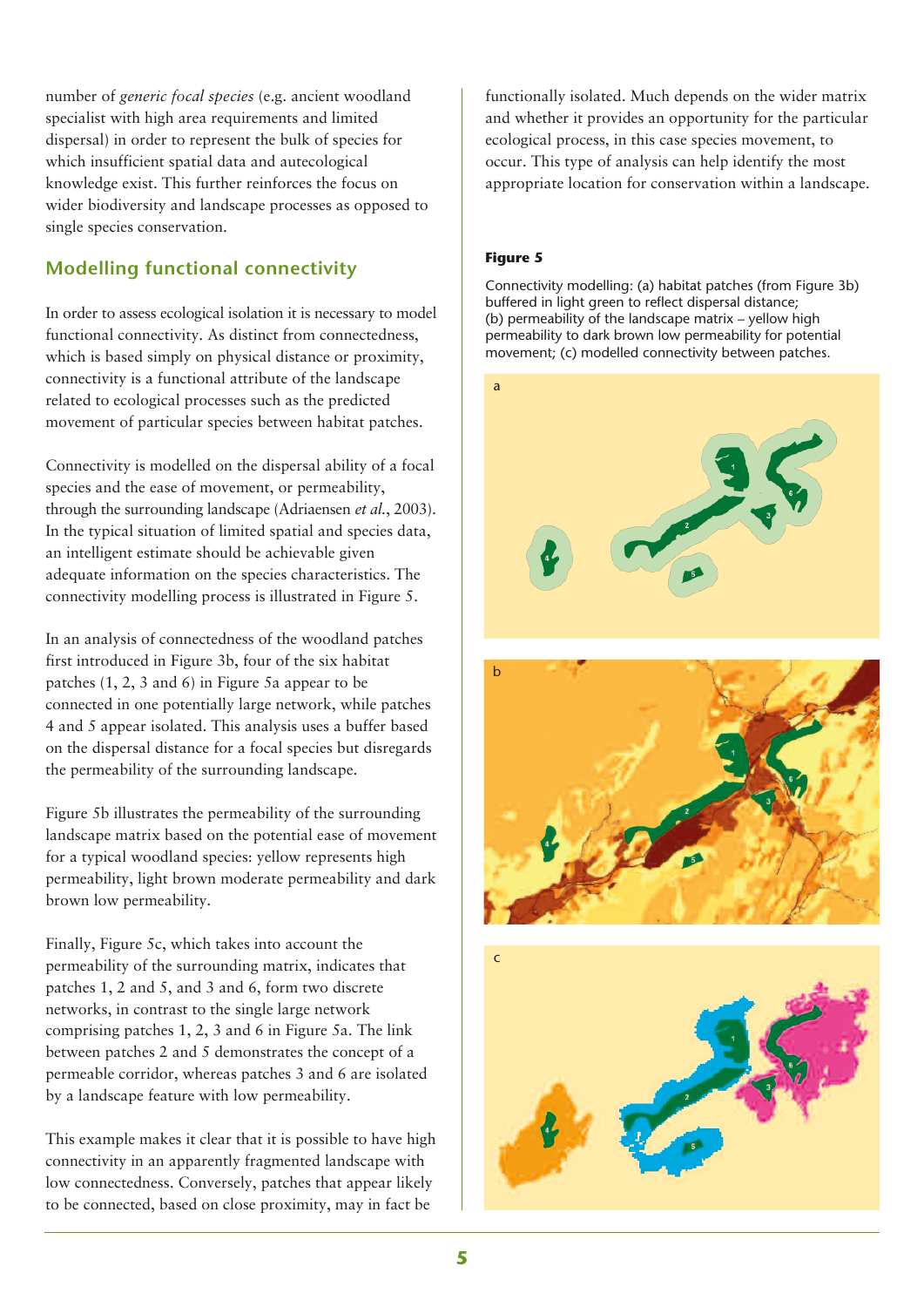### **Implementing BEETLE**

This focal species-based evaluation process is being developed within a Geographical Information System (GIS), and implemented through a set of modules that organise and process data. Figure 6 illustrates the process of evaluating biodiversity in fragmented landscapes through the use of focal species.

There are two primary data inputs: a *land cover module* and a *focal species module*. The land cover module represents the landscape change and controls the model's behaviour, while the parameters of the focal species module are selected based on knowledge of the ecology of the area and the type of decision being considered. The

#### **Figure 6**

Using focal species to evaluate biodiversity in fragmented landscapes.



*connectivity* module models the mobility of the focal species, based on their dispersal preferences and dispersal ability. This allows the *analysis* of the potential connectivity across the landscape between the defined habitat patches, allowing the identification of potential habitat networks.

#### **An example of using BEETLE to define habitat networks**

Figure 7 demonstrates the evaluation process in action in a fragmented landscape in northwest Wales. Data from the land cover module are represented in Figure 7a. The focal species module is used to define the areas of suitable habitat; in this example broadleaf woodlands are selected to represent habitat for a generic woodland species (Figure 7b). This module also provides the necessary data for use in the connectivity module to assess landscape permeability; in this example high permeability is illustrated with light colours while dark colours signify low permeability in Figure 7c. The permeability is principally based on the degree of habitat modification, ranging from semi-natural habitats with high permeability (e.g. scrub and bracken) to heavily modified or artificial with low permeability (e.g. arable and urban). This allows the identification of potential networks of habitat patches for selected focal species, defined by different colours (Figure 7d).

#### **Evaluating biodiversity using the BEETLE approach**

Using the BEETLE approach it is possible to assess fragmented landscapes for a range of focal species, based upon habitat availability, the number and size of networks, and the size and distribution of habitat patches within them. Habitat patches within large networks are considered to be more robust than small isolated patches surrounded by an intensive landscape with low permeability.

Detailed examination of such outputs can identify key areas for habitat protection, management, restoration and re-creation/creation that produce potential gains in habitat networks. The overall *biodiversity value* of the landscape is assessed by comparing networks for a range of focal species. Often this process will illustrate trade-offs between different species and can be useful in comparing the effects of forest and landscape planning options. Alternative future landscape change scenarios, particularly those aimed at combating habitat fragmentation through restoration and re-creation/creation, can also be modelled.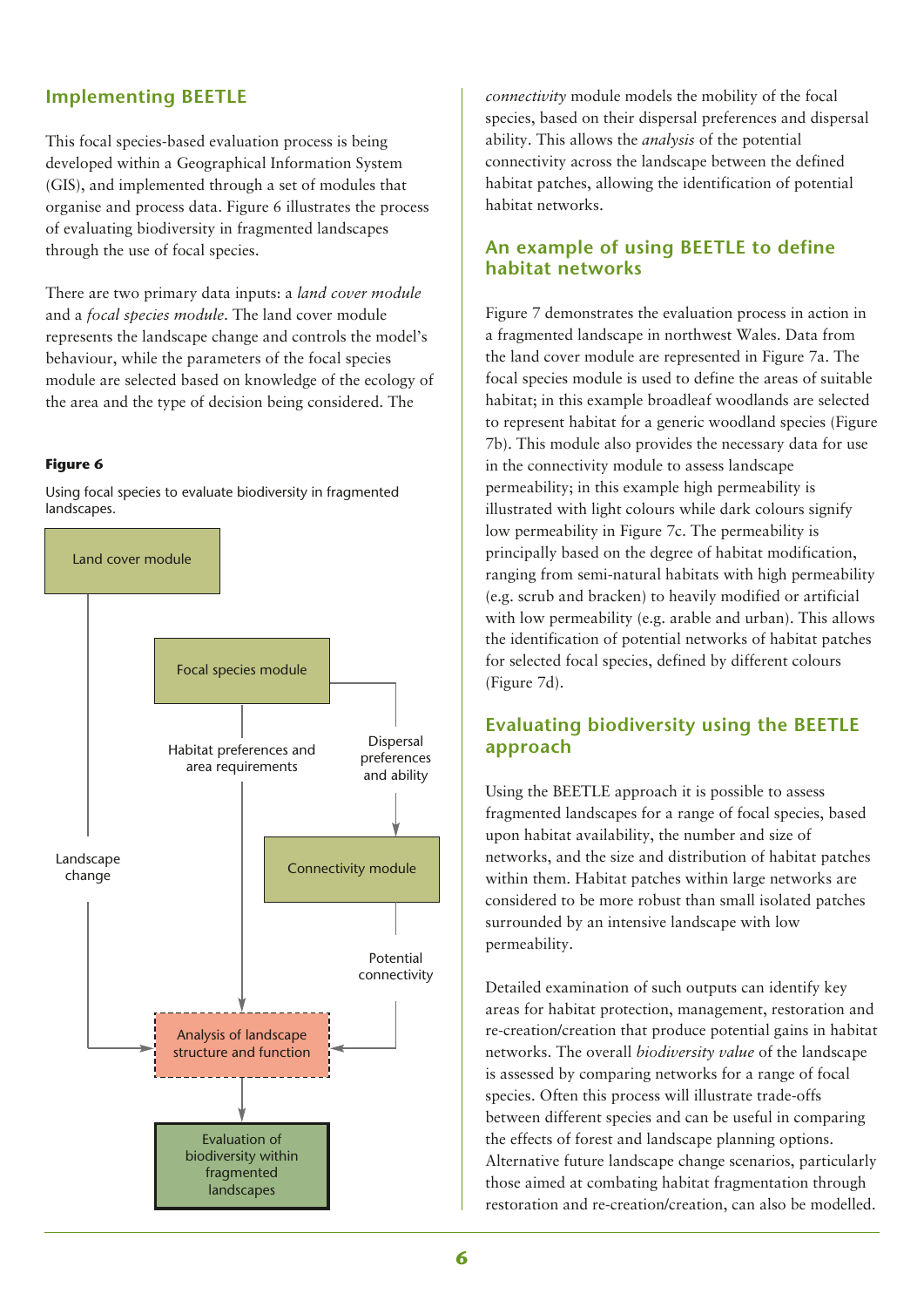#### **Figure 7**

BEETLE modelling approach applied to a wooded landscape in northwest Wales: (a) output from land cover data; (b) core habitat for generic woodland focal species; (c) permeability of landscape matrix to dispersal – green is habitat, permeability ranges from high (yellow) to low (reddish-brown); (d) identification of habitat (green) within potential habitat networks (reproduced from Watts *et al*., 2005).





### **CONCLUSION**

Our approach to biodiversity evaluation in fragmented landscapes is designed to provide tools to guide and support management action, rather than predict actual species dispersal and viability. These tools are intended to provide a framework within which to objectively model those landscape ecological processes which may impact on biodiversity. This provides a mechanism to consider the impact of management on biodiversity within the wider sustainable forestry and landscape decision-making processes, particularly when combined with other environmental, economic and social information. There are a number of assumptions inherent within these evaluation tools but these are based on sound ecological theories and principles and are explicit within the modelling approach. The particular evaluation approach will vary in relation to the particular research or

management question, the scale of analysis and the availability of spatial and species data.

BEETLE is designed to be an adaptive evaluation tool which will be refined by ongoing monitoring and research. Further validation of the model will be achieved from the continued improvement of both spatial and species data.

### **FUTURE INFORMATION**

This Information Note is the first in a series on biodiversity evaluation in fragmented landscapes; future Notes will explore issues on the application, refinement and future development of these principles.